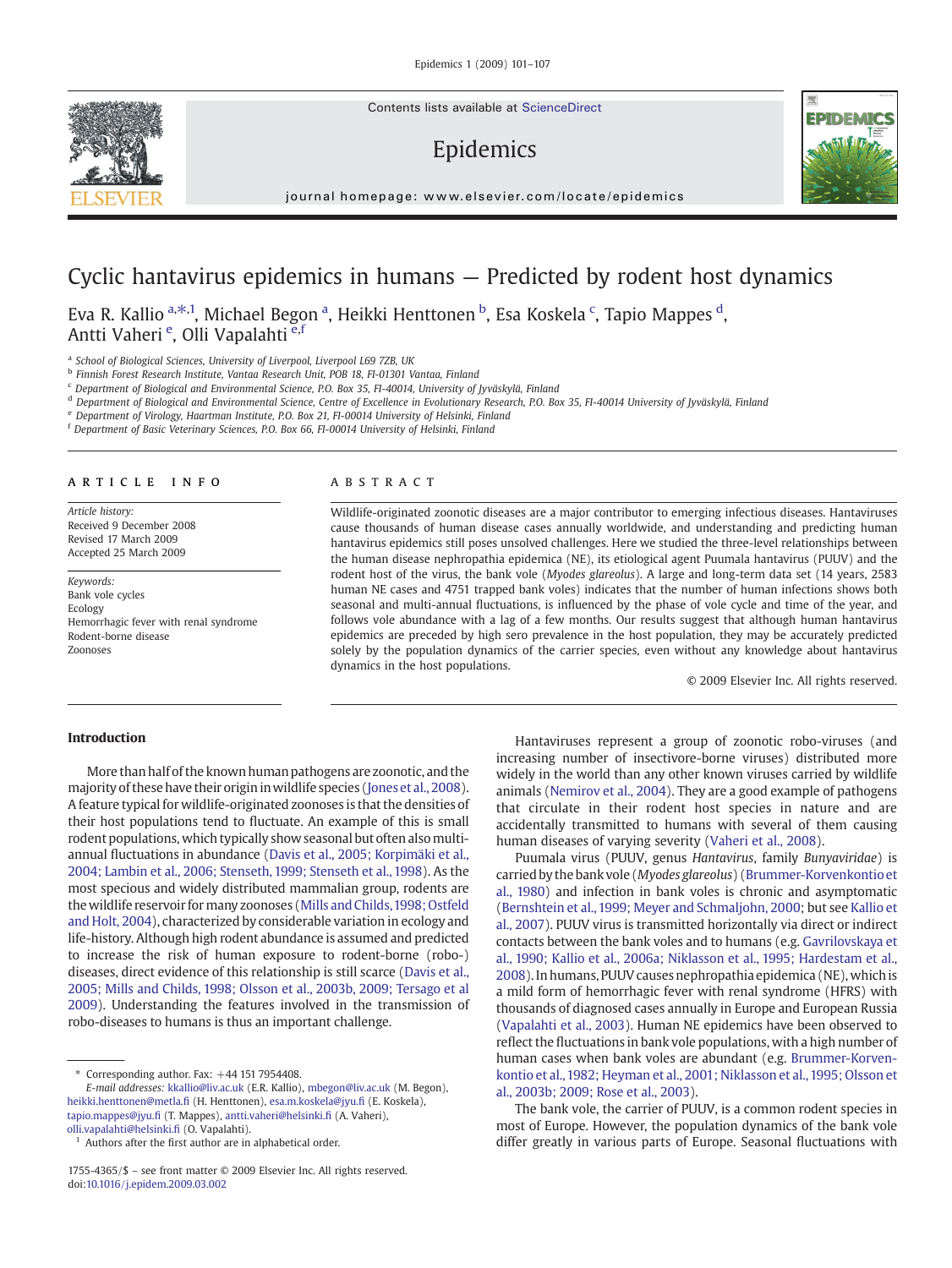occasional mast-driven outbreak characterize temperate Europe, while in Northern Fennoscandia, bank vole populations show multiannual cyclic fluctuations. These bank vole cycles are three to five years in length and of high amplitude. They occur simultaneously with other sympatric vole species and are synchronous over large areas [\(Hansson and Henttonen 1988; Korpimäki et al., 2005](#page-6-0)). These variations in the dynamics are well-reflected in human NE epidemiology. Therefore, to understand the human epidemics, it is essential to study dynamical dependencies in various biomes in Europe.

Human hantavirus epidemics have often been explained by rodent host abundance [\(Heyman et al., 2001; Mills and Childs,1998; Niklasson](#page-6-0) [et al., 1995; Olsson et al., 2003b, 2009; Rose et al., 2003](#page-6-0)) although solid data supporting this are scarce. The explanation is based on the assumption that higher host densities increase both the number of infected individuals and the infection prevalence, as is expected with density-dependent pathogen transmission ([Adler et al., 2008; Davis et](#page-6-0) al., 2005; Escutenaire et al., 2000; Mills et al., 1999; Olsson et al., 2003a). However, field studies have not consistently demonstrated this density-dependent relationship. For example, in some, PUUV hantavirus prevalence shows direct or delayed density dependence on the abundance of bank vole [\(Niklasson et al., 1995; Olsson et al., 2002](#page-6-0)). However, [Olsson et al. \(2005\)](#page-6-0) concluded that PUUV transmission among rodents is independent of bank vole density. Studies on noncyclic bank vole populations in temperate areas have demonstrated a threshold density below which PUUV does not persist in the host populations but above which no clear relationship between prevalence and bank vole density is apparent [\(Escutenaire et al., 2000; Tersago et](#page-6-0) [al., 2008](#page-6-0)). Hence, further studies are needed to verify how the circulations of rodent-borne pathogens in their natural host populations are transformed into human epidemics.

The aim of this study is to investigate how PUUV hantavirus infection dynamics in rodents are translated into human epidemics using threelevel data from human NE epidemics, bank vole population dynamics and PUUV dynamics in bank vole populations in an endemic area in Finland.

# Materials and methods

#### Human data

The Finnish National Institute for Health and Welfare maintains the National Infectious Disease Registry [\(http://www3.ktl.](http://www3.ktl.fi/)fi/), into which laboratory-confirmed diagnoses of PUUV infection have been reported since 1995. In this study, the data are the number of human NE cases that have been collected from the health-care district of Central Finland from July 1995 to December 2008 (data updated 17.2.2009) (Fig. 1). This health-care district covers an area of  $19763 \text{ km}^2$ . Of the land area (∼86% of the total area), 80% is covered by forest habitats. In 2004, there were 270701 inhabitants in the area, or 16 persons per  $km<sup>2</sup>$ [\(http://www.keskisuomi.](http://www.keskisuomi.fi/)fi/). The total number of diagnosed human NE cases in the area was 2583 during the study.

### Bank vole data

Voles were trapped in the Konnevesi area in Central Finland (628379 N, 268209 E, Fig. 1) four times per year from July 1995 to October 2008. The first trapping session (spring) was carried out in early breeding season in May. The second (summer) was conducted typically during the first week of July, in the middle of the breeding season. The third (late summer) was typically in late August, and the fourth (late autumn) was carried out in late October–early November, after the breeding season typically just before the first snowfall.

There were 20 permanent trapping sites, in each of which four Ugglan Special multiple-capture live traps (Grahnab, Hillerstorp, Sweden) were situated at the corners of a 15-meter square ([Mappes](#page-6-0) [et al., 2008](#page-6-0)). The trapping plots were situated in coniferous forest dominated by Scots pine (Pinus sylvestris), Norway spruce (Picea abies) and various shrubs (e.g. Calluna sp., Vaccinium spp.) and the plots were chosen to be all in a similar habitat. Before each trapping session the traps were prebaited with sunflower (Helianthus annuus) seeds for two days, after which they were set for two consecutive days and nights and checked daily (altogether 160 trapping nights/session). The results for bank vole abundance are based on the pooled data from the trapping sites. As the 20 trapping sites were distributed over an area of approximate size  $100 \text{ km}^2$ , this estimate should be robust. It also conforms closely to a larger multi-annual pattern of voles in South-Central Finland during 1995–2008 (The National Vole Monitoring by the Finnish Forest Research Institute, in Finnish, [http://www.metla.](http://www.metla.fi/)fi/).

From May 2002, captured voles were taken to the laboratory where a blood sample was taken from retro-orbital sinus with 18 μl capillary tubes (Haematocrit capillaries, Hirschmann Laborgeräte, Germany). In July 2006 only, the captured animals were euthanized and stored at  $-20$  °C and later dissected, and the heart and visible frozen blood gathered and dissolved in PBS and this suspension was used to detect PUUV antibodies (see below).

Monthly indices of bank vole abundance were computed so that they could be related to the monthly human NE data. For this, the number of bank voles captured during each trapping session was used. The spring trapping each year was carried out when few newborn individuals existed or were trappable  $\langle 2 \rangle$  individuals trapped weighed less than 17 g) and the late autumn trapping was performed after the breeding season ( $\leq 5\%$  individuals weighed less than 13.5 g). Typically, the highest numbers of voles were captured during the late summer trapping session in August. Therefore, our trappings can be presumed to have coincided with the annual minimum and maximum sizes of the local bank vole populations and linear interpolation



Fig. 1. The location of health-care district of Central Finland (grey) and the Konnevesi study area (dot).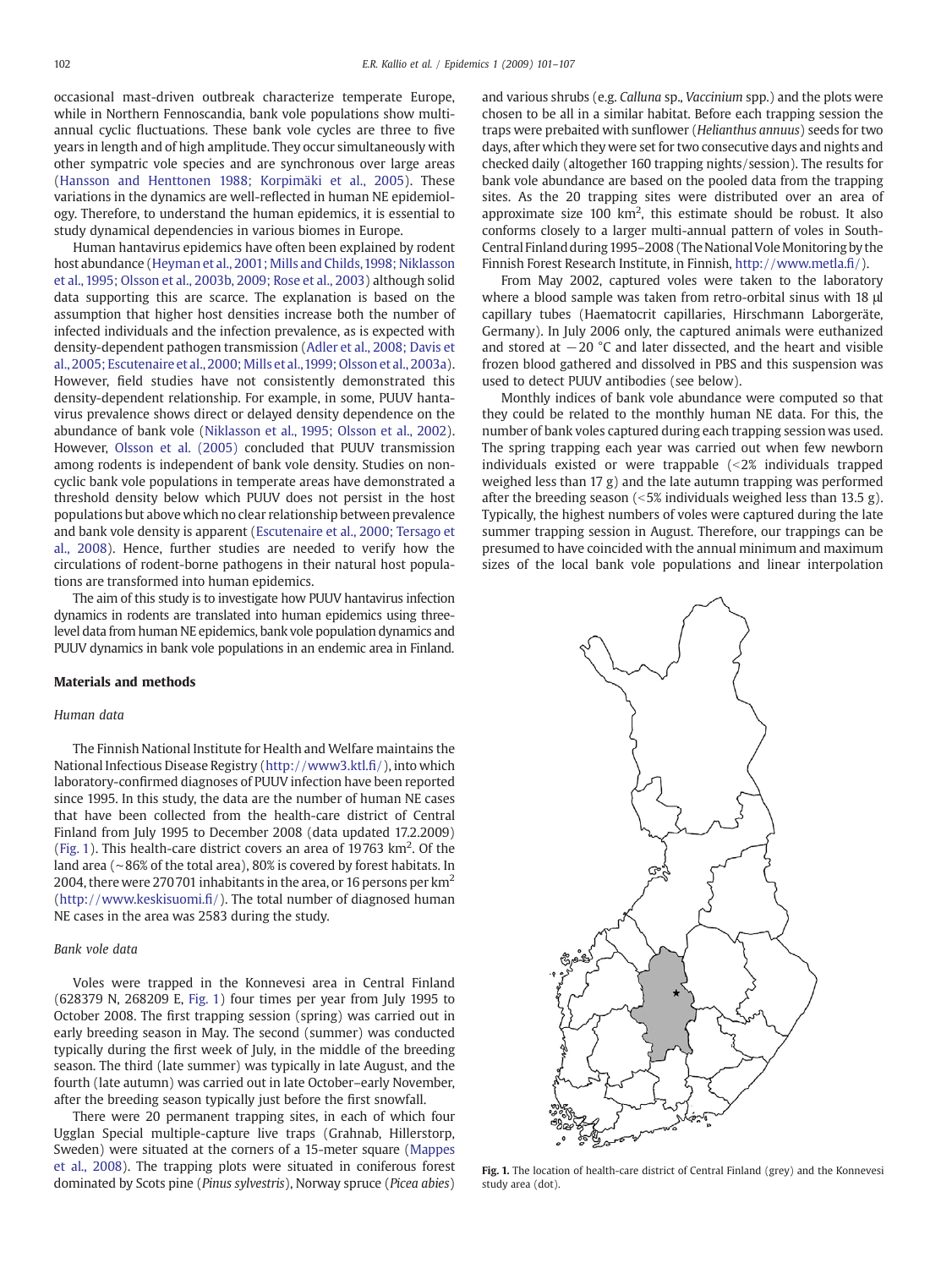<span id="page-2-0"></span>

Fig. 2. Monthly numbers of human NE cases in Central Finland (black line) and the density index of bank voles (grey line) at Konnevesi in 1995–2008 (vole trapping index = captured individuals / 100 trap nights, monthly data are interpolated from the trappings carried out four times per year, trappings are indicated with dots). Biological years (see Materials and methods) are marked with open and shaded bars.

between the actual trapping sessions may give reliable approximations for the bank vole abundances for the non-trapped months, although it is known that the timing of a population crash in the decline phase may vary from mid winter to spring.

#### Puumala virus data

PUUV antibodies were screened from the bank vole blood samples collected from spring 2002 until late autumn 2008 using an immunofluorescence assay (IFA) ([Vapalahti et al., 1995\)](#page-6-0). The whole blood samples were diluted 1:10 in PBS for the IFA. Although PUUVspecific antibodies are transferred from an infected female to its offspring [\(Kallio et al., 2006b](#page-6-0)) and they are detected as positive results using IFA, it was not possible in this study to separate individuals that were carrying maternal antibodies from those in which antibodies were induced by genuine infection. Therefore all seropositive individuals are assumed to reflect PUUV infection, although a substantial number of young individuals may carry maternal antibodies when the infection prevalence in reproducing females is high (typically in late summer of vole peak year, when one third of seropositivity may be of maternal origin (our unpublished data)). Because seroprevalence is influenced by several independent biological factors (PUUV transmission as well as demographic processes in the host population), we did not interpolate the PUUV data. Hence, in all analyses where PUUV data are used as explanatory variables, the data are restricted to the actual trapping periods during 2002–2008.

### Statistical analyses

Time series analyses of human NE data and monthly bank vole data were carried out using autocorrelation analysis and cross-correlation analysis to characterize and describe the seasonal and multi-annual patterns in the data sets. For these analyses the data were detrended in two ways. To highlight the seasonal fluctuations, the monthly number of human cases and voles were subtracted from the annual mean (calculated over the time from July to following June) of human cases and voles, respectively. This 'biological year' was based on the changes in bank vole population sizes: due to the seasonal breeding, bank vole abundance may increase only during summer, whereas the population size during the rest of the yearis determined by the population size at the end of the breeding season and mortality. In our data, young individuals were first observed typically during the summer trapping (July) and hence July was determined to start the biological year. To highlight the multi-annual fluctuations, the data were detrended by subtracting the monthly values from the overall mean (over the whole study period).

Further statistical analyses addressed several issues. First, the monthly numbers of human NE (natural log-transformed) cases were investigated in relation to bank vole abundance (including interpolated values) with lags. Optimal models were selected using criteria (see below) for which the sample size needs to remain constant for all possible models [\(Burnham and Anderson, 2002](#page-6-0)). Because the bank vole abundances (natural log-transformed) in precedingmonths (up to 6 months earlier) were used as continuous predictors for the human cases, and since the first vole abundance data were collected in July 1995, the analysis was limited to the period between January 1996 and October 2008. Second, NE cases during the annual peak month (the month showing the highest number of human cases during the biological year) were studied in relation to bank vole trapping data (no interpolated values). In these analyses, the data contained human cases up to December 2008 and bank vole abundance from each trapping session. Third, human cases were studied in relation to the PUUV data, which were available from spring 2002 until late autumn 2008.

The categorical fixed effects in the models were the month and the phase of the vole cycle. Years (July to next June) were classified into four vole cycle categories according to the peak bank vole density attained within a year, and the peak density attained in the preceding and succeeding year. For example, a low year is a year peaking typically at less than 100 captured individuals per trapping session (vole trapping index  $($  = captured individuals/100 trapping nights) < 62.5), preceded by a year peaking at more than 150 captured individuals (high year, vole trapping index  $>$ 93.75) and followed by a year peaking at 100–150 individuals (increase year). From summer 1995 until summer 1998 the bank vole abundance varied only seasonally in our study area (Fig. 2). Consequently, there were four vole cycle phases: stable years (until June 1998), low years (2000/2001, 2003/2004 and 2006/2007), increase years (1998/1999, 2001/ 2002, 2004/2005 and 2007/2008), and high years (1999/2000, 2002/2003, 2005/2006 and 2008 (until December 31)).

Analyses of the monthly number of human NE cases (natural logtransformed) were conducted using linear mixed-effect models (LMM) with year (varying intercept) as a random effect, using the R statistical software package [\(http://www.r-project.org\)](http://www.r-project.org). Starting from a maximum model, models were restricted using, separately, both AIC and BIC (Akaike and Bayesian information criteria), the latter penalizing complex models more strongly ([Johnson and Omland, 2004\)](#page-6-0), with terms being eliminated if they did not reduce the AIC or BIC by more than 2 units when included [\(Burnham and Anderson, 2002](#page-6-0)). Models were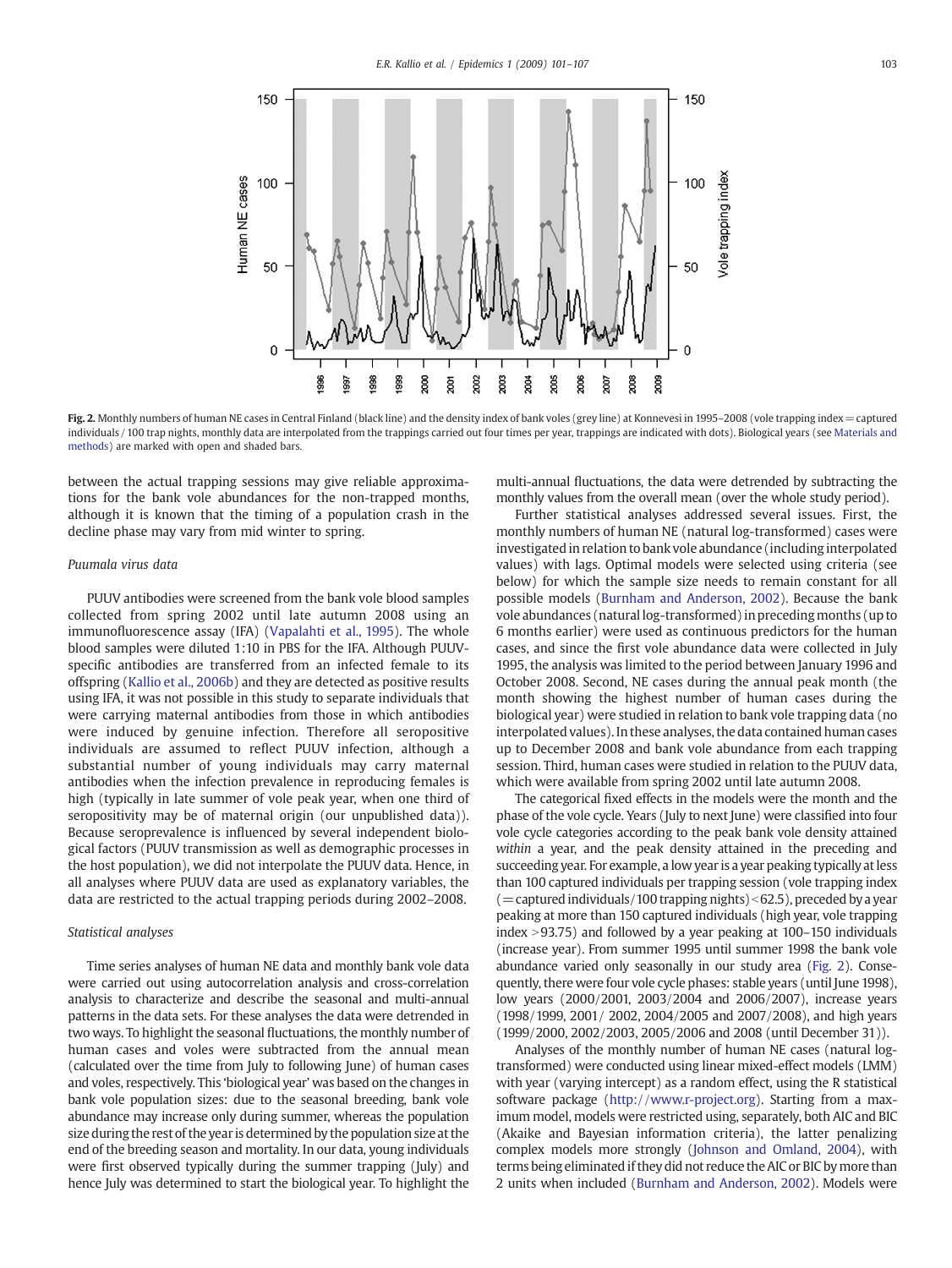<span id="page-3-0"></span>

Fig. 3. Autocorrelation functions (ACFs) for time series of (a) human NE cases in Central Finland and (b) bank vole abundances at Konnevesi at time lags of 0-100 months. Bars that cross the dashed horizontal lines (95% confidence interval) indicate significant evidence for fluctuations in (i) multi-annual and (ii) in seasonal manner with a period length equal to the number of lags on the x-axis. For detrending the original values see Materials and methods.

included in the final set of 'supported models' if their AIC (or BIC) was within 2 of the model receiving the strongest support and they were not more complex than the best-supported model. The maximum likelihood (ML) method was used during the model selection procedure. The parameter coefficients for the most important variables were estimated by 'restricted maximum likelihood' (REML) methods.

Other questions were implemented using standard statistical techniques using SPSS version 14.0 (SPSS Inc., Chicago, IL).

#### Results

Monthly human NE cases and bank vole abundance

The dynamics of the human NE cases ( $n=$  2583) and bank voles  $(n= 4751)$  over the 14-year study period in Central Finland are shown in [Fig. 2.](#page-2-0) During the first three years of the study (from July 1995 to June 1998), the bank vole populations showed only seasonal fluctuations and the monthly number of human cases remained relatively stable compared to later years. Thereafter, bank vole abundances started to fluctuate in a multi-annual manner, reaching a first high phase of the cycle in 1999/2000, such that the previous biological year was designated an increase year. The number of human cases was also higher in 1999, reaching its peak slightly after the bank vole population density peak. Later, both the bank vole abundance and the number of human NE cases showed seasonal and multi-annual fluctuations ([Figs.](#page-2-0) [2 and 3](#page-2-0)). In most years the numbers of human NE cases reached their peak after the voles reached their highest annual abundance. However, the obvious difference in bank vole abundances between increase and high years is not reflected in the human epidemics. In fact, human peaks were slightly higher in the increase (2001 and 2004) than in the high (2002 and 2005) phase of vole cycles.

# Autocorrelation analyses

Autocorrelation analyses showed clear annual fluctuations both for the human cases and vole abundance, having significant negative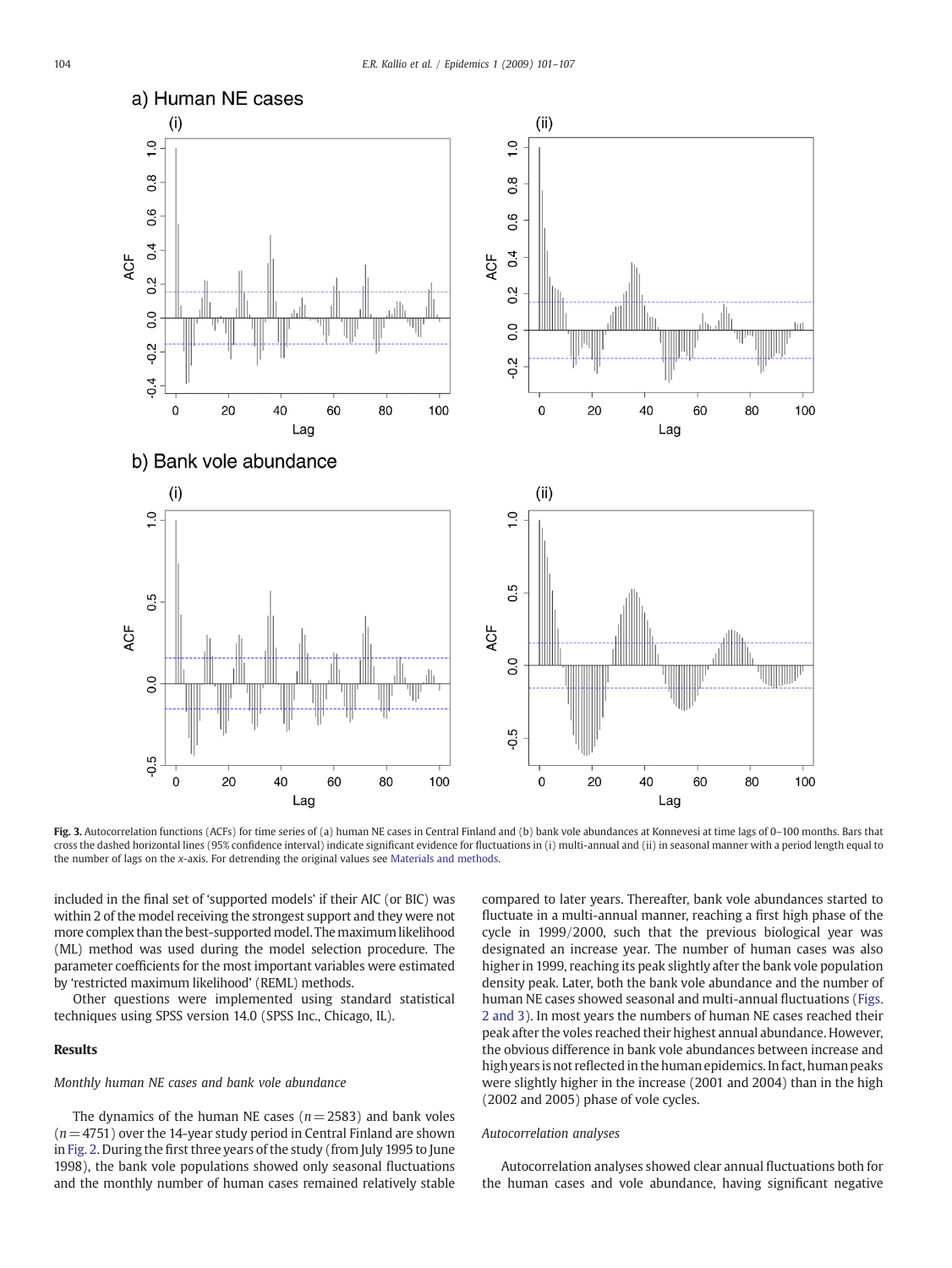<span id="page-4-0"></span>

Fig. 4. Cross-correlation function (CCF) for the time series of the number of human NE cases and bank vole abundances in 1995–2007, at time lags of 0–100 months, in Central Finland. Bars that cross the dashed horizontal lines (95% confidence interval) indicate significant evidence for correlation between the two time series. Highest correlation was between human cases at time ( $lag = 0$ , vertical dashed line) and bank vole abundance 1 to 3 months earlier (lag = 1 to 3).

correlation with, for example, a lag of approximately six months [\(Fig. 3](#page-3-0)) and significant positive correlation with time lag of approximately twelve months. The human cases and bank vole abundances also fluctuated with three years cycles ([Fig. 3](#page-3-0)). Crosscorrelation analysis between the vole and human NE case time series (Fig. 4) indicated that the human cases followed the bank vole abundance with a 1 to 3 month lag.

# Linear mixed models

The monthly number of human NE cases was studied further using linear mixed models. The best model based on AIC included the variables month and phase of cycle, and their interaction term, and bank vole abundance five months earlier  $(N<sub>t−5</sub>)$  (Table 1 and Table 2). Using BIC, the best model included only season and phase of cycle without their interaction (Table 1). Among the other supported models, bank vole abundance in another of the previous six months was included within 2 AIC units of the best. Hence there was strong support for including month and the phase of the rodent cycle in the optimal predictive model of the current number of human cases (Table 2) and some support, too, for including past bank vole abundance. The number of human cases was lowest during low phase of vole cycle and when the host population was not showing cyclic fluctuations and highest during rodent peaks. The months differed from one another, with the highest number of human cases

#### Table 1

Results from model selection procedures to explain the number of human nephropathia epidemica cases using variables month and phase of vole cycle as well as the bank vole *abundance* during current ( $N_t$ ) and previous months ( $N_{t-1}-N_{t-6}$ ).

| a) Model                                 | AIC.       | $\triangle AIC$ | No. of parameters |
|------------------------------------------|------------|-----------------|-------------------|
| Month*Phase of cycle + Voles $(N_{t-5})$ | 259.75     |                 | 51                |
| Month*Phase of cycle + Voles $(N_{t-6})$ | 261.13     | 1.38            | 51                |
| Month*Phase of cycle + Voles $(N_{t-1})$ | 261.55     | 1.80            | 51                |
| Month*Phase of cycle + Voles $(N_{t-3})$ | 261.66     | 1.91            | 51                |
| Month*Phase of cycle + Voles $(N_t)$     | 261.69     | 1.94            | 51                |
| b) Model                                 | <b>BIC</b> | $\triangle BIC$ | No. of parameters |
| Month $+$ Phase of cycle                 | 337.49     |                 | 17                |

a) indicates the best set of models selected using AIC, and b) shows the model selected using BIC.

#### Table 2

Parameter coefficients for the variables month and phase of cycle, which were supported as important predictors for the number of human NE cases of a month both using AIC and BIC (Table 1).

| Monthly human NE cases | Parameter estimate             | <b>SE</b> | t-value  |
|------------------------|--------------------------------|-----------|----------|
| Intercept              | 2.16209                        | 0.21626   | 9.998    |
| Month                  |                                |           |          |
| February               | $-0.57018$                     | 0.21549   | $-2.646$ |
| March                  | $-0.90078$                     | 0.21549   | $-4.180$ |
| April                  | $-1.09483$                     | 0.21549   | $-5.081$ |
| May                    | $-0.55792$                     | 0.21549   | $-2.589$ |
| June                   | $-0.34732$                     | 0.21549   | $-1.612$ |
| July                   | $-0.01583$                     | 0.21604   | $-0.073$ |
| August                 | 0.09116                        | 0.21604   | 0.422    |
| September              | $-0.21591$                     | 0.21604   | $-0.999$ |
| October                | 0.09330                        | 0.21604   | 0.432    |
| November               | 0.38036                        | 0.22063   | 1.724    |
| December               | 0.40008                        | 0.22063   | 1.813    |
| Cycle                  |                                |           |          |
| Low                    | $-0.21486$                     | 0.20318   | $-1.057$ |
| Increase               | 0.80898                        | 0.18738   | 4.317    |
| High                   | 1.02453                        | 0.20050   | 5.110    |
| Random effect: year    | $\sigma^2$ = 0.056; sd = 0.237 |           |          |

Intercept indicates non-cyclic bank vole population and month is January.  $\sigma^2 =$  the variance attributable to random effect. sd = standard deviation of  $\sigma^2$ .

occurring during November and December and the lowest number during February–June (Table 2).

#### Highest month for human cases

The peak month in the year (July to the following June) in human NE cases during the study period was always reached either in summer (July or August) or in late autumn (November or December), except for one vole peak year (2005), which had the same maximum number of human NE cases in both (see [Fig. 2](#page-2-0)). Summer peaks in human NE cases were significantly lower than those in late autumn (mean  $\pm$  SD: Summer: 16.5 $\pm$  8.5, Autumn: 45.4 $\pm$  19.5, two-sample t-test,  $t_{11} = -2.80$ ,  $p = 0.017$ ).

The timing of the human peak was associated with the phase of the rodent cycle. Thus, in the low phase (high abundance in the previous autumn) the annual human peak was always reached (three occasions) during summer (July or August), whereas in the increase and peak phases this always occurred (seven occasions) in late autumn (November or December) (Fisher's exact test:  $p = 0.008$ ; 2005 excluded and 2008 until December included in the analysis).

The peak in human NE cases was also studied in relation to the actual vole trappings that were carried out. The number of bank voles captured in the preceding year's late autumn was higher when the annual peak in the human NE cases was reached in summer than in late autumn, though the difference was not quite significant (mean of bank voles  $\pm$  SE: autumn peak 78.4  $\pm$  13.7, summer peak 136.3  $\pm$  20.5,  $t_{3.98}= 2.353$ ,  $p= 0.079$ ). When the annual peak in the human NE cases was reached in late autumn, the numbers of bank voles trapped were higher during that year's late autumn, late summer and (not quite significantly) spring than when the peak was reached during summer (mean of bank vole  $\pm$  SE: late autumn trapping: autumn NE peak  $113.3 \pm 8.0$ , summer NE peak  $47.8 \pm 18.6$ ,  $t_{4.17} = -3.240$ ,  $p = 0.030$ ; late summer trapping: autumn peak 132.4  $\pm$  14.7, summer peak  $66.5 \pm 18.4$ ,  $t_{6.98} = -2.806$ ,  $p = 0.026$ ; spring trapping: autumn peak 37.9 ± 8.6, summer peak  $18.0 \pm 8.5$ ,  $t_{9.87} = -1.999$ ,  $p = 0.074$ ).

#### Human NE cases and PUUV in bank vole populations

The PUUV data, collected over the years 2002–2008, contained altogether 2481 blood samples from 2571 bank voles, of which 820 were PUUV seropositive. The number of PUUV seropositive bank voles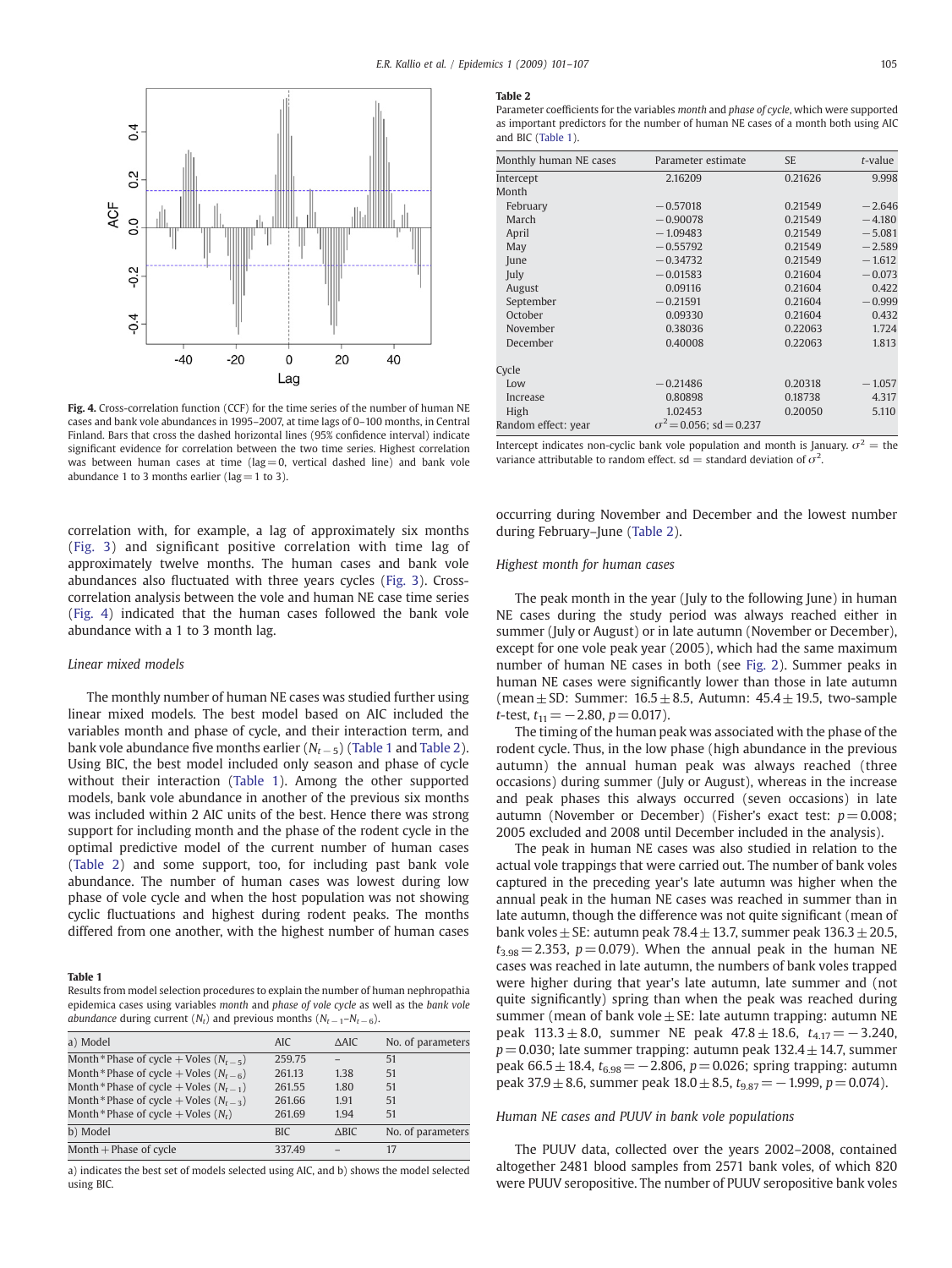in the late autumn of the same year was higher when the peak in human NE cases was reached in late autumn than in summer (mean of PUUV seropositives  $\pm$  SE: autumn peak 34.0  $\pm$  7.1, summer peak 3.5  $\pm$ 2.5,  $t_{3.63}$  = −4.073, p = 0.018). During other trapping sessions, neither the number of PUUV seropositives, nor PUUV seroprevalence in bank voles differed between the human NE summer-peak and autumnpeak years ( $p \geq 0.1$ ).

Also, the relationships were studied between the PUUV data during each trapping session and the numbers of human NE cases then and during following nine months. The numbers of human NE cases one to six months after the trapping were positively correlated (Pearson correlations, all  $r \geq 0.41$ ,  $p < 0.05$ ) with the number of PUUVinfected bank voles. However, since high numbers of infected individuals were correlated with the high total numbers of bank voles ( $r = 0.78$ ,  $p < 0.001$ ), which in turn were positively correlated with the number of human cases (see above), this result is perhaps inevitable. In addition, though, PUUV seroprevalence correlated positively with the NE cases five to seven months ahead (all  $r \geq 0.43$ ,  $p<0.05$ ; for all other months  $p>0.3$ ).

#### **Discussion**

Our results clearly demonstrate that human nephropathia epidemica epidemics in Northern Europe are well predicted by the cyclic phase of the bank vole fluctuations, together with the time of the year and earlier bank vole abundance, even without any knowledge about PUUV dynamics in the bank vole populations. In contrast to earlier studies which provide related evidence (e.g. [Brummer-Korvenkontio](#page-6-0) [et al 1982; Niklasson et al., 1995; Olsson et al., 2003b, 2009; Rose et al.,](#page-6-0) [2003](#page-6-0)), our study period (14 years) covered full three-year cycles and years when the bank vole populations did not fluctuate in a multiannual manner. As a consequence, it was possible to detect an association between human cases and vole abundance at two scales, i.e. immediate past vole abundance but also the phase of the voles' multi-annual abundance cycle.

Earlier studies on the relationship between human cases and bank vole abundance have shown contradictory results on the delay between the two time series. [Niklasson et al. \(1995\)](#page-6-0) found a positive correlation between human cases and rodent population size six months earlier. However, their rodent data were 'snapshots' taken twice per year, and so did not allow shorter time delays to be observed. [Olsson et al. \(2003b\)](#page-6-0) found that human cases during autumn (pooled data over October–December) correlated positively with September bank vole abundance, whereas human cases in winter (January–March) showed no such consistent relationship with September rodent abundance, indicating a time delay shorter than six months. However, their data did not allow fine scale evaluation of the time delay between human NE cases and rodent population size. In the present study, for the first time, the data contain monthly estimates for both human NE cases and for bank vole abundances. The trapping sessions were timed to cover both the lowest and the highest annual population densities ([Fig. 2](#page-2-0)). Thus, although the linear interpolation between these inevitably smoothes the changes in bank vole population size, we contend that the data represent the monthly bank vole abundances very well. Therefore, we also contend that the observed lag, centred around three months [\(Fig. 4\)](#page-4-0), reliably describes the interaction between human cases and bank vole abundances. Such a lag may also readily be interpreted biologically: the signs of symptoms and the antibody responses in humans take two to six weeks from the actual infection time ([Vapalahti et al., 2003;](#page-6-0) [Kramski et al., 2008](#page-6-0)).

The number of human NE cases was highest between November and January (early–mid winter when rodents enter human dwellings) and lowest between February and June, even after variations in vole abundance had been accounted for. This suggests there is variation in the transmission rate (perhaps the encounter rate) between voles and humans. However, the peak in human cases in any given year occurred either during late autumn–early winter (November–December) or during the summer (July or August), though these summer peaks were significantly lower than those occurring in late autumn. The summer peaks followed relatively high abundances of bank voles in the previous late autumn (rather than being associated with high vole abundance in the current year) and occurred with the incubation time lag time after most people had their summer vacations in the countryside during July ([Brummer-Korvenkontio et al., 1999\)](#page-6-0).

Recent studies emphasize the difference between the boreal and temperate patterns in human NE epidemics. In contrast to the high risk to humans in Finland in late autumn–winter, the highest numbers of NE cases in Western Europe (Belgium) occur during summers in years when bank vole abundance is high, where high epidemic years are predicted by climate and tree seed production, masting [\(Clement et al.,](#page-6-0) [2009; Tersago et al., 2009\)](#page-6-0). A high summer temperature induces the formation of flower buds of deciduous forest trees (oak and beech), and in the next year the seed production is abundant. Acorn and beechmast fall down in autumn, contributing to the high winter survival and early breeding of rodents, consequently leading to high rodent densities and numbers of human NE cases in summer [\(Clement et al., 2009; Tersago](#page-6-0) [et al., 2009\)](#page-6-0). In this scenario, there is a two year time lag between high summer temperature and human outbreak [\(Clement et al., 2009;](#page-6-0) [Tersago et al., 2009](#page-6-0)). In the boreal zone, like in Finland, primarily coniferous forests do not provide significant mast production, so the vole cycles are determined predominantly by interactions between voles and their specialist mammalian predators and winter food resources ([Hansson and Henttonen 1988; Hanski et al., 1991; Huitu et](#page-6-0) [al. 2007](#page-6-0); [Korpimäki et al., 2005](#page-6-0)).

Interestingly, in two cases, higher numbers of NE cases were observed during the increase phase of the vole cycle than in the following peak phase (biological years 2001/2002 and 2004/2005) [\(Fig. 2\)](#page-2-0). An association with the increase phase is understandable: a large number of new susceptible individuals in the host population should support a high transmission rate for PUUV, and consequently a high number of bank voles should become infected and shed the virus, increasing the risk to humans [\(Davis et al., 2005; Mills et al., 1999;](#page-6-0) [Sauvage et al., 2006\)](#page-6-0). Why, though, is the number of human cases not higher during the following peak phase when the vole density is higher? One explanation could be that PUUV transmission is limited despite the high density during the peak phase. Although PUUV causes a chronic infection in bank voles, individuals apparently secrete the virus only during a limited time of the infection [\(Hardestam et al.,](#page-6-0) [2008](#page-6-0)). If most individuals become infected during, say, late autumn or early winter in the increase phase, their infectivity may be relatively low during the next (high phase) breeding season. Restricted transmission may also be caused by maternal antibodies if infection prevalence is high in the beginning of breeding season ([Kallio et al.,](#page-6-0) [2006b\)](#page-6-0). Because our PUUV data were collected from May 2002 onward, we are not able to study these suggestions statistically. However, it is worth mentioning that in late autumn 2004 (increase phase with higher human NE peak than in the following vole peak phase) there were more PUUV seropositive individuals (42 positives out of 121) than during the following year's late autumn trapping (38 positives out of 177).

The number of PUUV seropositive bank voles and the PUUV seroprevalence in the host population correlated with the subsequent number of human NE cases when all trapping seasons were investigated simultaneously. This indicates that in addition to the population dynamics of the carrier species, hantavirus dynamics could be used to predict human hantavirus epidemics. According to our knowledge, this kind of evidence is currently lacking, and certainly deserves careful attention. However, as our current analyses cannot take into account the variation in age-structure of bank vole populations between the trapping seasons, the results should be interpreted with caution.